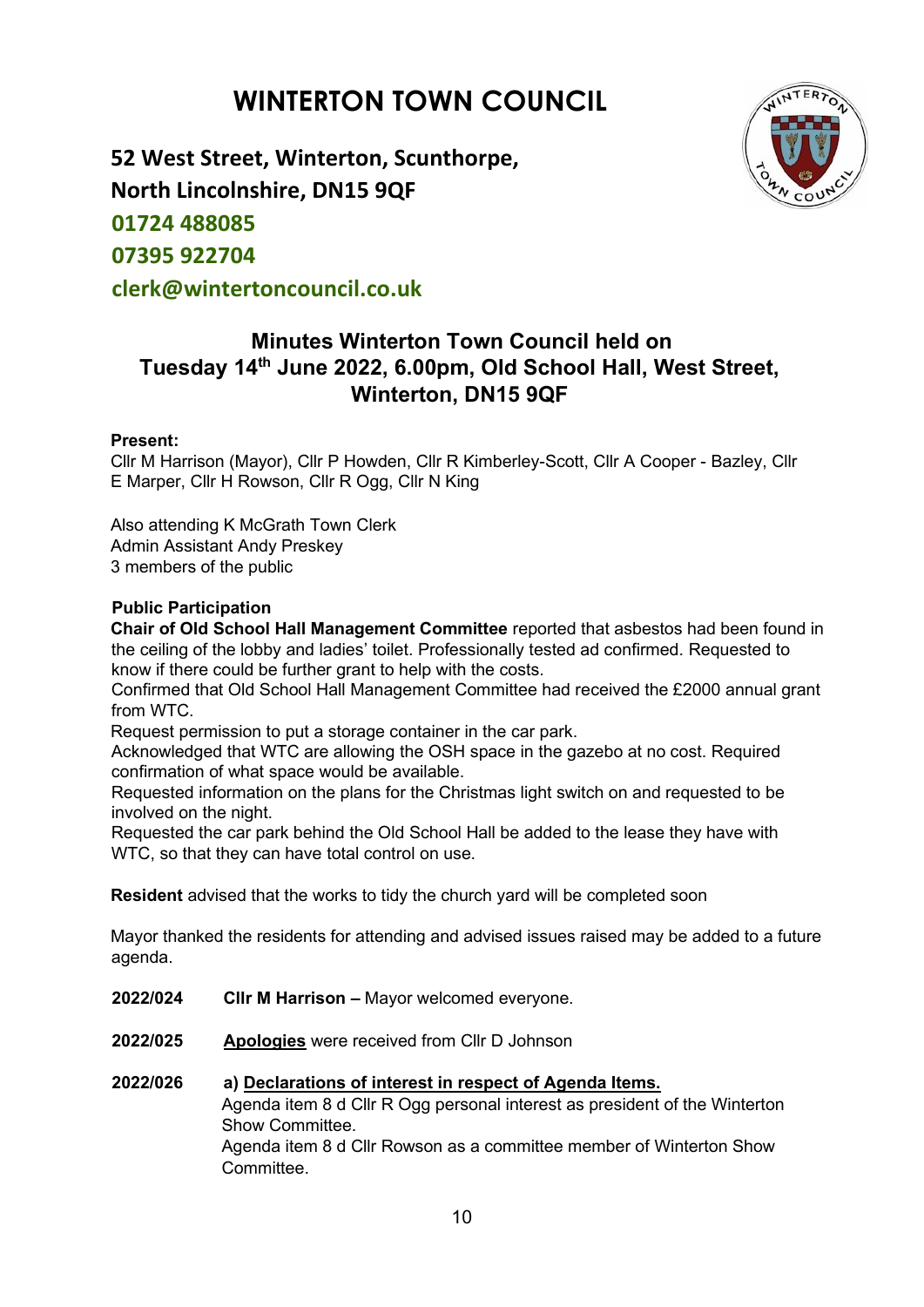## **b) To Note any dispensations**

None

## **2022/027 a) The Council considered the Minutes of the Winterton Town Council on 10th May 2022 and noted that Andy Preskey, Admin Assistant's presence had been omitted. With this amendment the minutes were approved.**

*Proposer Cllr Kimberley-Scott Seconder Cllr King Agreed All Councillors present*

## **b) Council received an update on matters from the minutes not appearing anywhere on the agenda**

- Contractor has promised to install the benches next week.
- Really positive feedback received from the Jubilee event held at the Pavilion on  $2<sup>nd</sup>$  June. Huge thank you to the team involved especially Andy Preskey and grounds staff.
- Thank you from Lisa and Parkhill Rise residents for the Jubilee grant and for the mayor attending their street party.
- Change of banking signatory form need signatures from Councillors involved.
- Meeting with NLC officers /representatives of community to be arranged for the Making Winterton Accessible project.
- AGAR submitted and on the website.
- Bins are on order delays due to many reasons.

Cllr Cooper-Bazley proposed a vote of thanks to Andy Preskey for organising the Jubilee event – all Councillors present in agreement

## **2022/028 To receive NLC Ward Councillors report Cllr Ogg delivered the following report**

- Footpath 1077 Bagmoor Farm closed for another 6 months by Network Rail to continue works.
- Contacted Keigar about Westwinds drain. Still waiting to hear back
- Potholes ..all reported and chased up. North Street, Newport Drive, Northland Road, Walker Drive, High Street, Market Hill outside chippy, King Street
- Contacted Highways regarding moving the 30mph sign near to the new Gleeson's estate, Meadowcroft.
- Armed forces day 18<sup>th</sup> June 11am 4pm ..get there for 10.30am for parades.

**2022/029 a)** <http://www.planning.northlincs.gov.uk/plan?ref=PA/2022/1065> - Planning

permission to erect a two-storey rear extension and a detached double garage and stores and for associated works and landscaping including the remodelling of existing dwelling with new windows, front porch and external render - 49 Low Street, Winterton, DN15 9RT **Comment – Winterton Town Council has no objection**

*Proposed Cllr King Seconded Cllr Kimberley - Scott*

*All Councillors agreed*

b) <http://www.planning.northlincs.gov.uk/plan?ref=PA/2022/367> Planning permission to erect a lightweight flat roof link between the main school and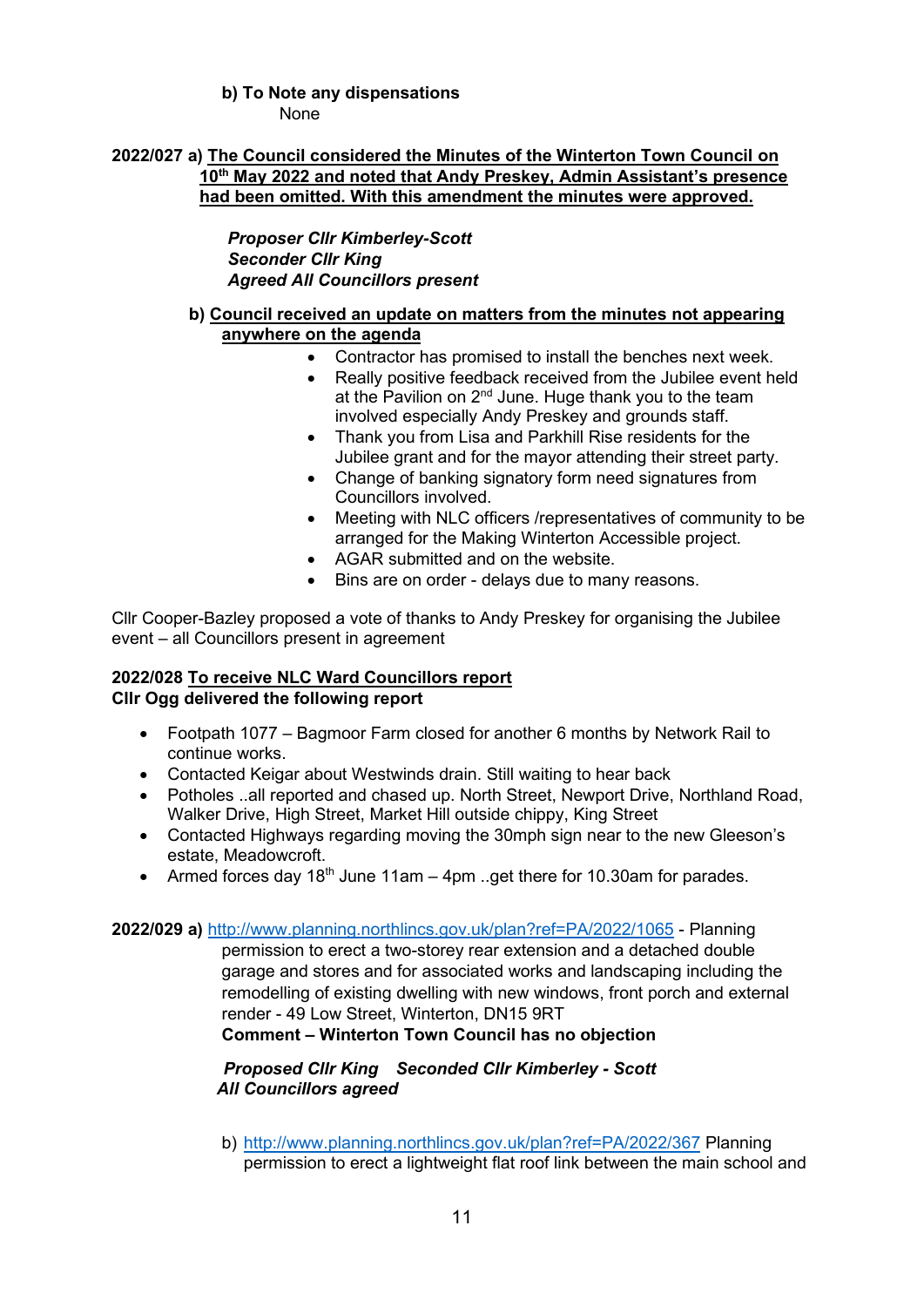an existing independent classroom. 12 Newport Drive, Winterton, DN15 9RG

#### **Comment – Winterton Town Council has no objection** *Proposed Cllr Howden Seconded Cllr King All Councillors agreed*

c) <http://www.planning.northlincs.gov.uk/plan?ref=PA/2022/1014> Planning application to vary condition 8 of PA/2020/324 to extend working hours by splitting the overall working conditions to internal and external trades, land east of Top Road, Winterton

**Comment – Whilst Winterton Town Council has no objection** to this amendment to the conditions as it will speed up completion of this development it requests that all local residents be notified of potential noise nuisance later into the evening.

WTC to let residents know via social media *Proposed Cllr King Seconded Cllr Kimberley-Scott All Councillors agreed*

#### **b) Other planning updates received for information**

#### **PA/2022/469 approved with conditions PA/2022/741 approved with conditions**

#### **2022/030 Financial**

a) **It was resolved** to approve payments for Winterton Town Council for May 2022

| Date                   | <b>Pavee Name</b>                         | Ref         | Ex Vat |           | £ VAT |        |   | £ Total Amnt | <b>Transaction detail</b>                    |  |
|------------------------|-------------------------------------------|-------------|--------|-----------|-------|--------|---|--------------|----------------------------------------------|--|
|                        | 03/05/2022 Container King                 | <b>BACS</b> | £      | 350.00    | £     | 70.00  | £ |              | 420.00 Toilets for Jubilee Event             |  |
|                        | 03/05/2022 Tesco Mobile                   | DD          | £      | 11.99     |       |        | £ |              | 11.99 Clerk phone                            |  |
|                        | 03/05/2022 Reserves A/c 6365              | <b>TFR</b>  | £      | 60.000.00 |       |        | £ |              | 60,000.00 Precept to reserves                |  |
| 04/05/2022 Talk Talk   |                                           | DD          | £      | 38.00     | £     | 7.60   | £ |              | 45.60 Phone & Broad band                     |  |
| 06/05/2022 Phil Bilton |                                           | <b>BACS</b> | £      | 391.50    |       |        | £ |              | 391.50 Grass cutting                         |  |
| 06/05/2022 Printways   |                                           | <b>BACS</b> | £      | 132.39    |       |        | £ |              | 132.39 Printing Jubilee leaflet              |  |
| 06/05/2022 Nest        |                                           | DD          | £      | 8.73      |       |        | £ |              | 8.73 April Pension                           |  |
|                        | 09/05/2022 Rainbow Fireworks              | <b>BACS</b> | £      | 833.33    | £     | 166.67 | £ |              | 1,000.00 Firework display Jubilee event      |  |
|                        | 09/05/2022 PH & S Barrett                 | <b>BACS</b> | £      | 65.93     | £     | 13.19  | £ |              | 79.12 Fuel for mowers tractors etc.          |  |
|                        | 09/05/2022 Rialtas Business Solutions Ltd | <b>BACS</b> | £      | 129.00    | £     | 25.80  | £ |              | 154.80 Annual support & maintenance          |  |
| 09/05/2022 Screwfix    |                                           | <b>BACS</b> | £      | 52.46     | £     | 10.49  | £ |              | 62.95 SafetyBoots & Trousers - grounds staff |  |
| 09/05/2022 Microsoft   |                                           | <b>BACS</b> | £      | 30.20     | £     | 6.04   | £ |              | 36.24 Licence                                |  |
| 09/05/2022 HMRC        |                                           | <b>BACS</b> | £      | 717.31    |       |        | £ |              | 717.31 Tax & NI - April                      |  |
| 09/05/2022 ERPF        |                                           | <b>BACS</b> | £      | 839.43    |       |        | £ |              | 839.43 April pension                         |  |
| 09/05/2022 Videcom     |                                           | <b>BACS</b> | £      | 800.00    | £     | 160.00 | £ |              | 960.00 CCTV Maintenance charge               |  |
| 10/05/2022 British Gas |                                           | <b>DD</b>   | £      | 30.45     | £     | 1.52   | £ |              | 31.97 Elactricity lock up                    |  |
|                        | 11/05/2022 Haollingworth                  | <b>BACS</b> | £      | 100.00    |       |        | £ |              | 100.00 Jubilee Grant                         |  |
|                        | 11/05/2022 Winterton Senior Citizens      | <b>BACS</b> | £      | 100.00    |       |        | £ |              | 100.00 Jublee Grant                          |  |
|                        | 11/05/2022 Winterton Bowls                | <b>BACS</b> | £      | 100.00    |       |        | £ |              | 100.00 Jubilee Grant                         |  |
|                        | 11/05/2022 Ideal 365 Itd                  | <b>BACS</b> | £      | 89.96     | £     | 18.00  | £ | 107.96       | <b>Bins</b>                                  |  |
| 11/05/2022 Bapp        |                                           | <b>BACS</b> | £      | 7.03      | £     | 1.41   | £ | 8.44         | <b>Bolts for Park</b>                        |  |
| 11/05/2022 Wickes      |                                           | <b>BACS</b> | £      | 88.48     | £     | 17.72  | £ |              | 106.20 Fabric & Tools                        |  |
| 11/05/2022 Amazon      |                                           | <b>BACS</b> | £      | 35.38     | £     | 7.08   | £ |              | 42.46 Line Marking equipment                 |  |
|                        | 11/05/2022 Workwear Express               | <b>BACS</b> | £      | 245.94    | £     | 49.20  | £ |              | 295.14 Staff Clothing                        |  |
| 11/05/2022 Amazon      |                                           | <b>BACS</b> | £      | 121.67    | £     | 24.33  | £ |              | 146.00 Desk printer                          |  |
| 11/05/2022 Tartaryn    |                                           | <b>BACS</b> | £      | 100.00    |       |        | £ |              | 100.00 Jubilee Grant                         |  |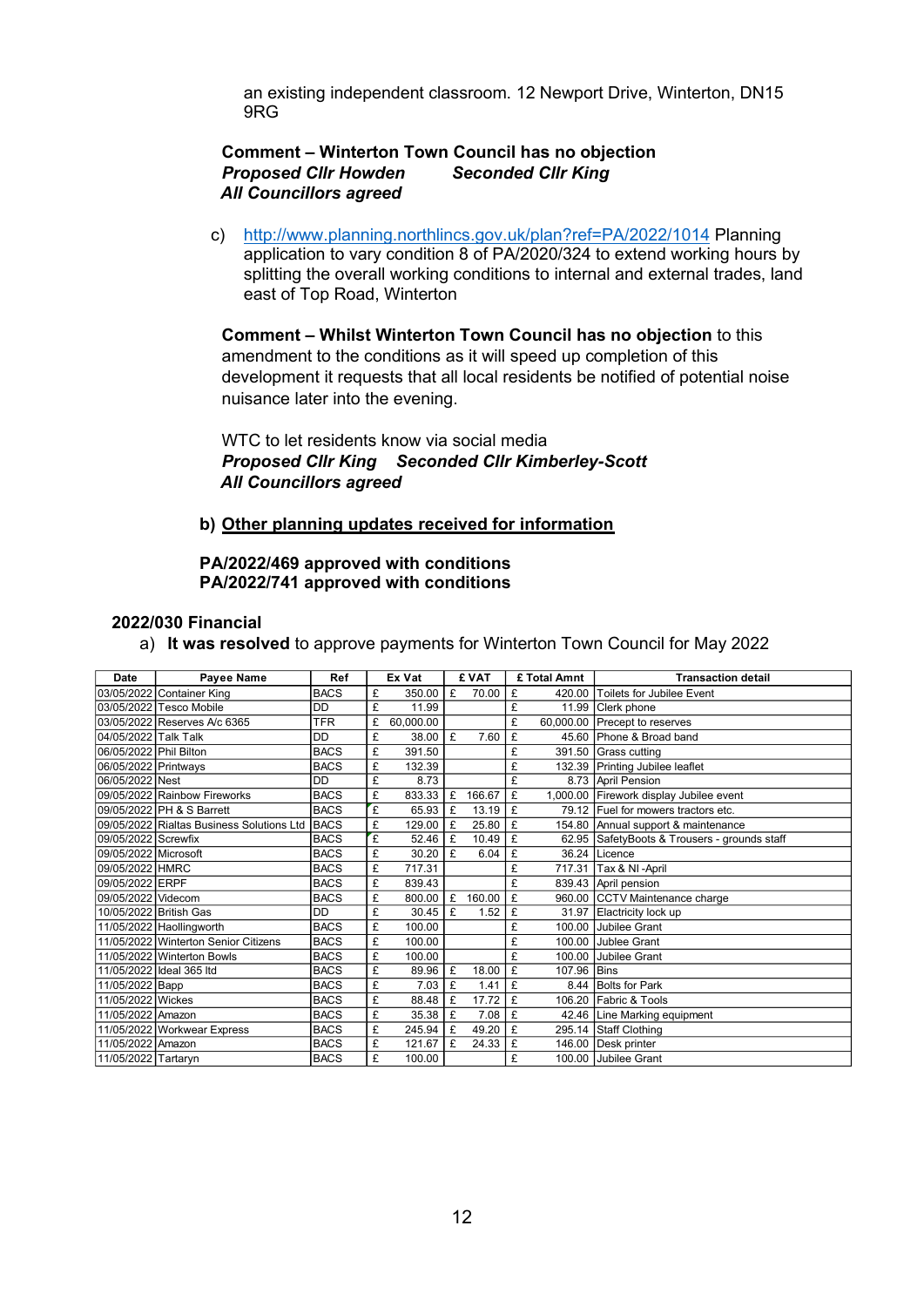|                       | 12/05/2022 Winterton Academy       | <b>BACS</b> | £ | 500.00    |   |        | £ |                 | 500.00 Grant for prom       |
|-----------------------|------------------------------------|-------------|---|-----------|---|--------|---|-----------------|-----------------------------|
| 16/05/2022 3 Mobile   |                                    | <b>DD</b>   | £ | 22.50     | £ | 4.50   | £ |                 | 27.00 Admin phone           |
|                       | 22/05/2022 Pestguard Ltd           | <b>BACS</b> | £ | 38.50     | £ | 7.70   | £ |                 | 46.20 Pest visit 11.05.22   |
|                       | 23/05/2022 James Hallam            | <b>BACS</b> | £ | 3,705.61  |   |        | £ |                 | 3,705.61 Insurance          |
|                       | 23/05/2022 James Hallam            | <b>BACS</b> | £ | 582.76    |   |        | £ |                 | 582.76 Insurance vehicle    |
|                       | 23/05/2022 Saints Singers          | <b>BACS</b> | £ | 500.00    |   |        | £ |                 | 500.00 Community Grant      |
|                       | 23/05/2022 Lisa Crowcroft          | <b>BACS</b> | £ | 100.00    |   |        | £ |                 | 100.00 Jubilee grant        |
|                       | 23/05/2022 Poirier Foundation      | <b>BACS</b> | £ | 100.00    |   |        | £ |                 | 100.00 Jubilee grant        |
|                       | 23/05/2022 Marilynne harrison      | <b>BACS</b> | £ | 500.00    |   |        | £ |                 | 500.00 Mayor allowance      |
|                       | 25/05/2022 JB Rural Services Itd   | <b>BACS</b> | £ | 1,000.00  | £ | 200.00 | £ |                 | ,200.00 3rd verges cut      |
|                       | 25/05/2022 JB Rural Services Itd   | <b>BACS</b> | £ | 145.00    | £ | 29.00  | £ |                 | 174.00 Marmion & WSP cut    |
|                       | 25/05/2022 Peter Parker            | <b>BACS</b> | £ | 111.60    |   |        | £ |                 | 111.60 April Mileage        |
|                       | 25/05/2022 Winterton Federation    | <b>BACS</b> | £ | 100.00    |   |        | £ |                 | 100.00 Jubilee grant        |
| 25/05/2022 Staff Cost |                                    | <b>BACS</b> | £ | 2,809.42  |   |        | £ | 2,809.42 Salary |                             |
|                       | 27/05/2022 Overhaul Agregates      | <b>BACS</b> | £ | 185.00    | £ | 37.00  | £ |                 | 222.00 Stone for allotments |
| 27/05/2022 B & Q      |                                    | <b>BACS</b> | £ | 90.36     | £ | 18.07  | £ |                 | 108.43 Lansdcaping          |
| 27/05/2022 Wickes     |                                    | <b>BACS</b> | £ | 55.41     | £ | 11.09  | £ |                 | 66.50 Lanscaping            |
| 27/05/2022 B & Q      |                                    | <b>BACS</b> | £ | 75.00     | £ | 15.00  | £ |                 | 90.00 Lanscaping            |
| 27/05/2022 Amazon     |                                    | <b>BACS</b> | £ | 23.80     | £ | 4.76   | £ |                 | 28.56 Blue gloves           |
| 27/05/2022 Amazon     |                                    | <b>BACS</b> | £ | 104.98    | £ | 21.00  | £ |                 | 125.98 Printer Inks         |
|                       | 27/05/2022 Andy Preskey            | <b>BACS</b> | £ | 35.55     |   |        | £ |                 | 35.55 Mileage               |
|                       | 27/05/2022 Dragons Den Fancy dress | <b>BACS</b> | £ | 8.29      | £ | 1.66   | £ |                 | 9.95 Union Flag             |
|                       | 27/05/2022 Vigin Yorkshire Bank    | <b>DD</b>   | £ | 21.30     |   |        | £ |                 | 21.30 Bank Charges          |
|                       | 30/05/2022 British Gas             | DD          | £ | 36.19     | £ | 1.81   | £ |                 | $38.00$ Gas - The ark       |
|                       | <b>Total Payments</b>              |             |   | 76,282.90 | £ | 933.14 | £ | 77,216.04       |                             |

#### *Proposed Cllr Kimberley-Scott Seconded Cllr Howden All Councillors agreed*

b) **It was resolved** to approve payments for Winterton Community Pavilion for May 2022

| Date                  | Payee Name                                 | Ref         |   | Ex Vat     |   | £ VAT  |   | £ Total Amnt  | <b>Transaction detail</b>             |
|-----------------------|--------------------------------------------|-------------|---|------------|---|--------|---|---------------|---------------------------------------|
| 03/05/2022 Eon        |                                            | DD.         | £ | 199.05     | £ | 9.95   | £ |               | 209.00 Electricity                    |
|                       | 09/05/2022 Water Plus                      | DD.         | £ | 53.62      |   |        | £ |               | 53.62 Water Pavilion                  |
|                       | 09/05/2022 Water Plus                      | DD          | £ | 15.31      |   |        | £ |               | 15.31 Water The Ark                   |
|                       | 22/05/2022 North Lincolnshire Council BACS |             |   | £ 1,154.00 |   |        | £ |               | 1,154.00 Waste management trade waste |
| 23/05/2022 Timpson    |                                            | <b>BACS</b> | £ | 6.67       | £ | 1.33   | £ |               | 8.00 Key cutting                      |
|                       | 25/05/2022 Cathedral Leasing Ltd           | <b>BACS</b> | £ | 390.00     |   | £78.00 | £ |               | 468.00 Hygiene services               |
| 25/05/2022 Staff cost |                                            | <b>BACS</b> | £ | 609.72     |   |        |   | 609.72 Salary |                                       |
|                       | 25/05/2022 Yorkshire Bank Virgin           | <b>DD</b>   | £ | 13.40      |   |        | £ |               | 13.40 Bank Charges                    |
| 25/05/2022 BT         |                                            | DD.         | £ | 42.45      |   | £ 8.49 | £ |               | 50.94 Phone & Wifi                    |
| 31/05/2022 Hanwell    |                                            | <b>BACS</b> | £ | 20.00      |   |        | £ |               | 20.00 Refund for overpayment          |
|                       | <b>Total payments</b>                      |             |   | £ 2.504.22 |   | £97.77 | £ | 2.601.99      |                                       |

#### *Proposed Cllr Ogg Seconded Cllr Howden Agreed all Councillors present.*

c) Receipts, bank reconciliations and council detail budget monitoring report were received for information to May 31st 2022

#### **2022/31 Environment**

a) The Clerk updated that she had met with Winterton Rangers and Winterton Federation and both interested parties are keen to pursue a one way system to overcome the serious safety issue around the car parking and congestion on West Street. EMAS and HFRS have both been contacted to add to the feasibility study. Initial meeting with NLC highways and road safety officers has made suggestions to resolve problem to improve safety and increase parking in the town.

Resolved that Clerk will continue the feasibility study and commission plans and more accurate costings.

#### *Proposed Cllr N King Seconded Cllr P Howden*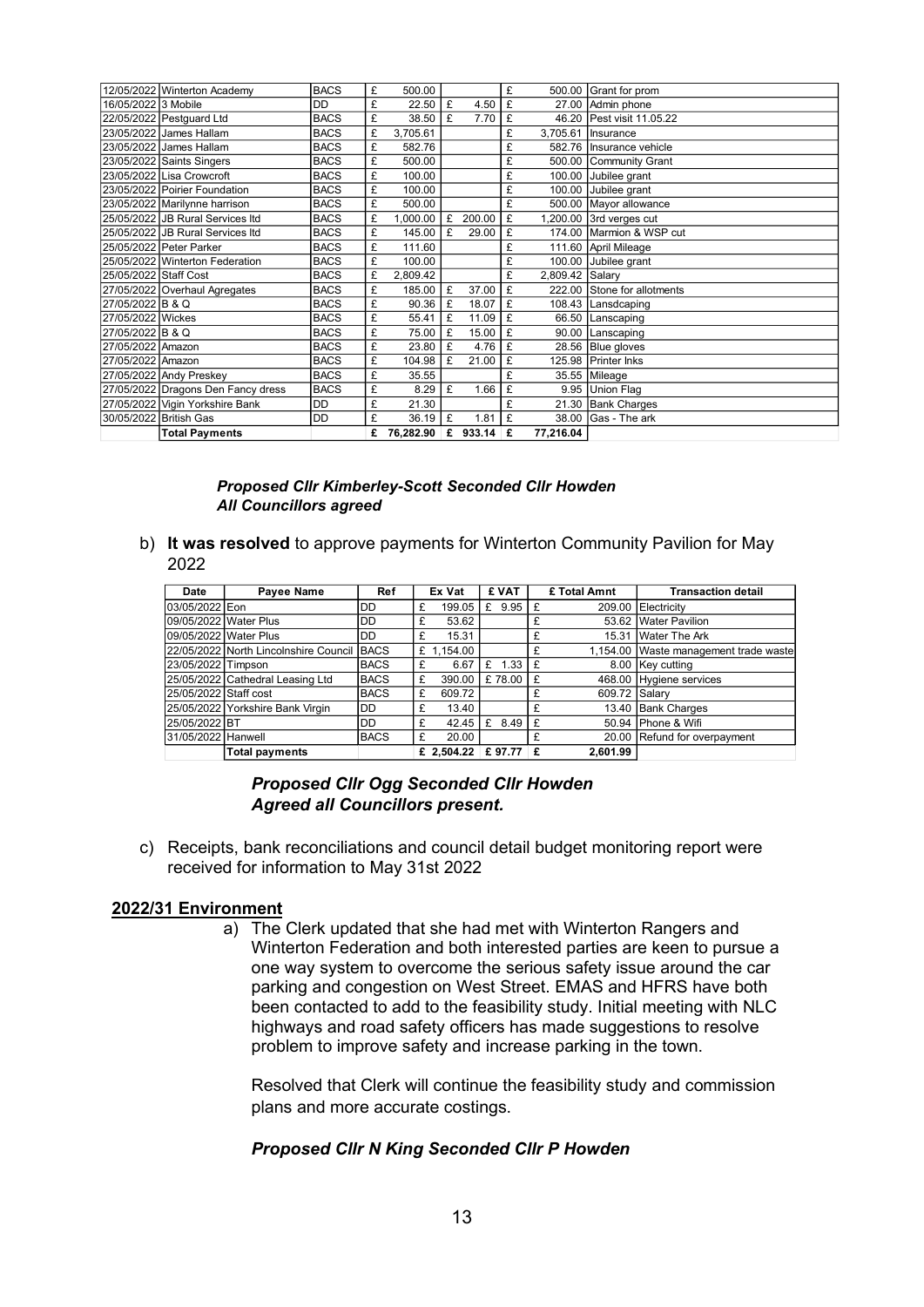## *Agreed all Councillors present.*

b) Clerk/admin updated on plants/planters around the town and that two volunteers, Ian Knight and Phill Johnson had worked really hard to plant the planters and flower beds. Flower beds to be edged and social media post to request residents adopt a planter to water and maintain. Letters of thanks to be written to Ian Knight and Phill Johnson

## *Proposed Cllr H Rowson Seconded Cllr E Marper Agreed all Councillors present.*

- *c)* Resolved waiving allotment fees for Ian Knight and Phil Johnson for their contribution to Winterton in Bloom. *Proposed Cllr H Rowson Seconded Cllr E Marper Agreed all Councillors present.*
- d) Clerk updated that the stand will be put up on Friday  $1<sup>st</sup>$  July and taken down on Monday 4<sup>th</sup> July. The Clerk and Mayor are available to host the stand on the Saturday but would be appreciated if other councillors could host the stand over the weekend. Availability to be sent to the Clerk. As agreed in Minute reference 2021/166 e the stand would be shared equally with Old School Hall at Town Council expense. *Proposed Cllr Kimberley Scott Seconded Cllr Cooper Bazley Agreed all Councillors present.*
- e) **Resolved** to agree to the variation of contract to extend devolved grass cutting to 31<sup>st</sup> March 2026. **Clerk signed contract**

Clerk to contact JB Rural Services regarding the missed cutting of Walker Drive and Wesley Close *Proposed Cllr Kimberley Scott Seconded Cllr P Howden Agreed all Councillors present.*

*f)* **Resolved** to write a letter to All Saints Church regarding complaints received about church yard. Resolved to write a letter to the Diocese to request a site visit.

*Proposed Cllr King Seconded Cllr Harrison Agreed all Councillors present.*

*Standing orders be suspended to allow public to speak*

## *Proposed Cllr Harrison Seconded Cllr Kimberley Scott Agreed all Councillors present.*

Old School Hall Management Committee advised that they have ordered a notice board to position back to back within the Town Council planter outside the Town Council office/OSH.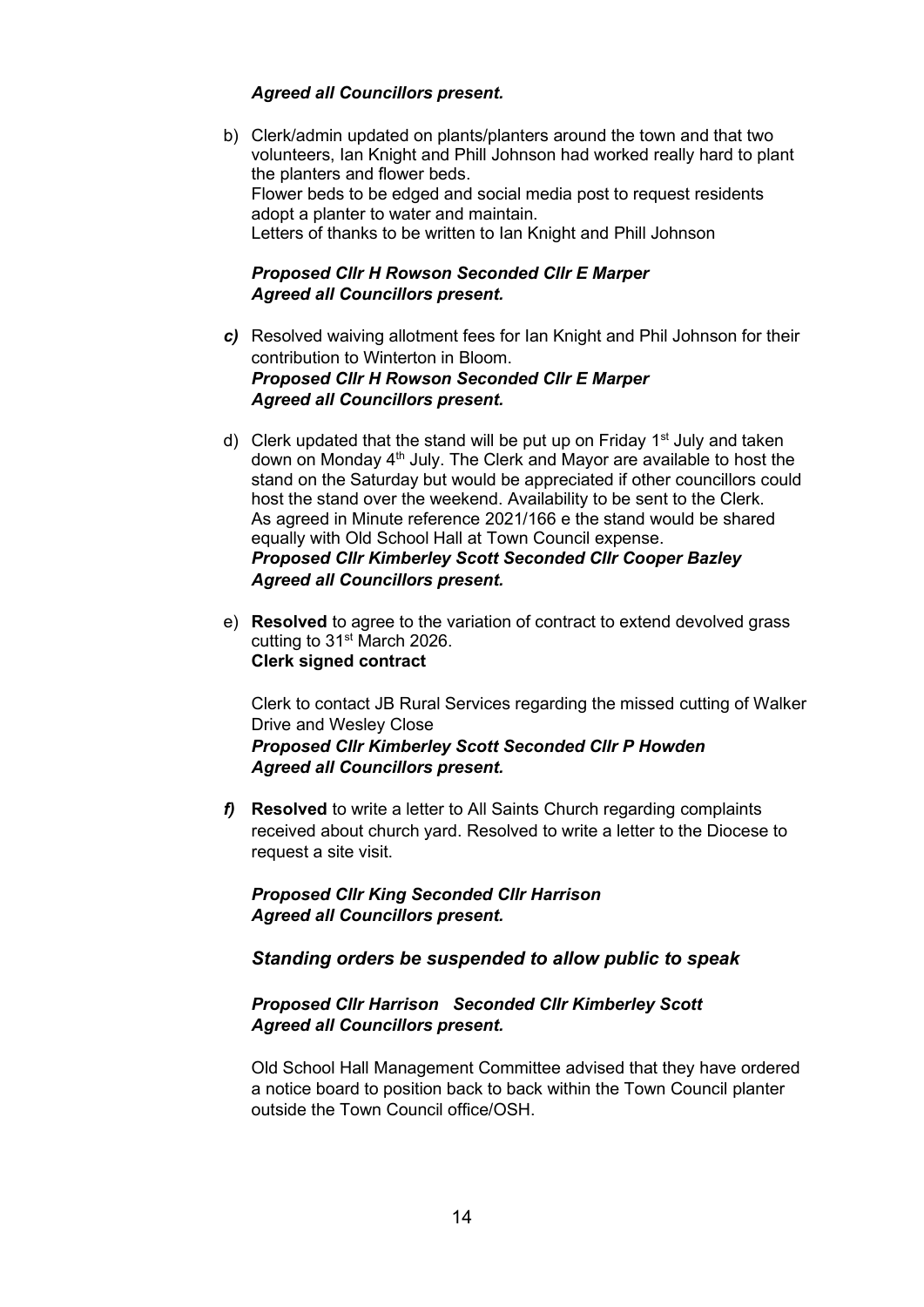## *Standing orders be resumed.*

#### *Proposed Cllr Harrison Seconded Cllr Kimberley Scott Agreed all Councillors present.*

g) **Resolved** Clerk to contact the doctors on Manlake and Avenue and request moving notice board from Vets and install on their wall, move one of the notice boards from outside the office to outside the Coop (subject to permission from Highways) and purchase 3 more notice boards to install on Top Road, North Street and Showground end. News in notice boards to be refreshed more frequently.

## *Proposed Cllr Ogg Seconded Cllr Howden Agreed all Councillors present.*

**2022/032 Resolved** forming an event working group to arrange future events. The first one being the Christmas Light Switch on Saturday November 20<sup>th</sup> 2022 and an annual event similar to the Jubilee event held on  $2<sup>nd</sup>$  June. First working group meeting Tuesday 28<sup>th</sup> June at 6pm. Group to report at regular agenda item.

## **Working Group – Cllr Cooper-Bazley, Cllr Harrison, Cllr Howden, Cllr Kimberley-Scott. Where possible admin assistant to clerk meetings.**  *Proposed Cllr Cooper-Bazley Seconded Cllr Howden Agreed all Councillors present.*

#### **2022/033 Winterton Community Pavilion**

**a) Resolved** to arrange a deep clean of Pavilion including furniture and fixings over the summer period, and to check for maintenance issues.

#### *Proposed Cllr Kimberley- Scott Seconded Cllr Marper Agreed all Councillors present.*

b) **Resolved** to remove the "no dogs" order at Winterton Pavilion and replace with "Dogs must be kept on Leads". Extra bins and liners and signage to be ordered and installed. Grounds staff to empty bins.

#### *Proposed Cllr Kimberley- Scott Seconded Cllr King Agreed all Councillors present.*

#### **2022/034 Assets review**

Clerk and admin assistant to carry out inventory of grounds maintenance equipment and update Council at future meeting of equipment surplus to use or equipment needed.

#### *Proposed Cllr Kimberley- Scott Seconded Cllr Howden Agreed all Councillors present*

#### **2022/035 Uniform Exchange**

**Resolved** working with the schools in the town to host a uniform hub during the summer holiday. Clerk to make initial donation request via social media. Venue to be confirmed but it is hoped that all uniform would be donated, including blazers, shoes, pe equipment etc.

If successful would consider extending to prom dresses and suits.